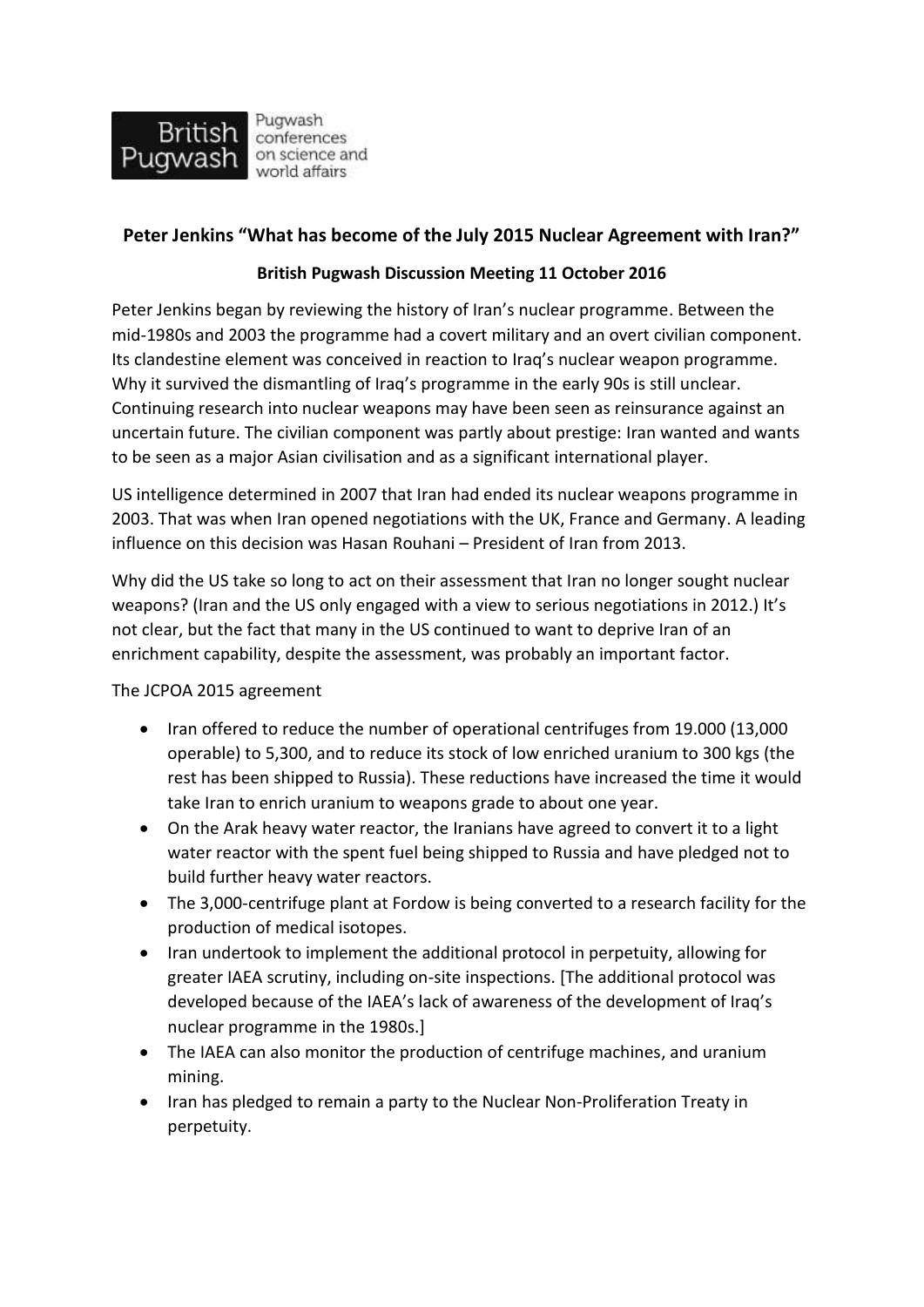Iran has implemented all its obligations under the agreement and so far has complied fully with it. There no chance of Iran cheating on this agreement with impunity, were they tempted to do so, given the level of on-site and off-site surveillance. In fact, Iran's leaders insist that they have no intention of cheating because they consider nuclear weapons to be forbidden by their Islamic beliefs – and the West ought not to look cynically on that affirmation; the Iranian reaction to the 1980s Iraqi programme does not necessarily disprove it.

On the other side, the 2015 agreement requires the lifting of nuclear-related economic sanctions on Iran, including the un-freezing of Iranian assets (c. US\$50bn frozen since 2012, mostly oil revenues) and the re-opening of access to the interbank Swift system. The Western record of compliance with this requirement has been patchy. UN and European trade and financial sanctions have been lifted. But the United States, where attitudes to Iran remain largely hostile, has refused to allow unblocked Iranian funds to pass through the US banking system, even momentarily, and has done too little to assure European banks that the US will not fine them for doing business with Iran.

For the near future, Peter Jenkins thinks Rohani is likely to be re-elected in June 2017, though conservatives will try to profit from the failure so far to materialise of many of the benefits that the government promised to Iranians as a result of the agreement. The economy has improved in 2016, despite low oil prices. An unknown factor is whether the Supreme Leader will want Rohani to serve another term. If Rohani is re-elected, the JCPOA will be safe until 2021 at least.

In the US, in the unlikely event of Trump being elected, he would come under pressure from the Pentagon and the national security establishment to comply with the agreement. If Hilary Clinton becomes president the prognosis will not be certain because of her closeness to the Israeli government of Binyamin Netanyahu, who has been opposed to the JCPOA, but she too will come under pressure from the national security bureaucracy to maintain it (and Bill Clinton is likely to encourage her to do so).

After 2030 Iran will be free to manufacture as many centrifuges as it pleases (while remaining under advanced IAEA safeguards and subject to NPT non-proliferation obligations). This would enable it to produce enough weapons grade uranium for one device in a matter of weeks, if it were to choose to do so. That possibility is likely to alarm some of its neighbours. This suggests that the West ought to make every effort to create incentives for Iran to exercise its post-2030 freedom with restraint – for "nuclear prudence". That means re-integrating Iran into the world economy and community of nations so that they have much to lose if they start to exercise their nuclear rights recklessly. Will US politicians come to understand this? At present only a minority show signs of readiness to move towards a more "balanced" attitude to Iran and a more normal US relationship with Iran.

For non-proliferation the JCPOA is good news. It means that, apart from North Korea (a horse that has already bolted), there are currently no states of proliferation concern. Some have suggested Saudi Arabia could become of concern, because of the JCPOA, but it is a party to the NPT and would be inhibited from embarking on a nuclear weapons programme